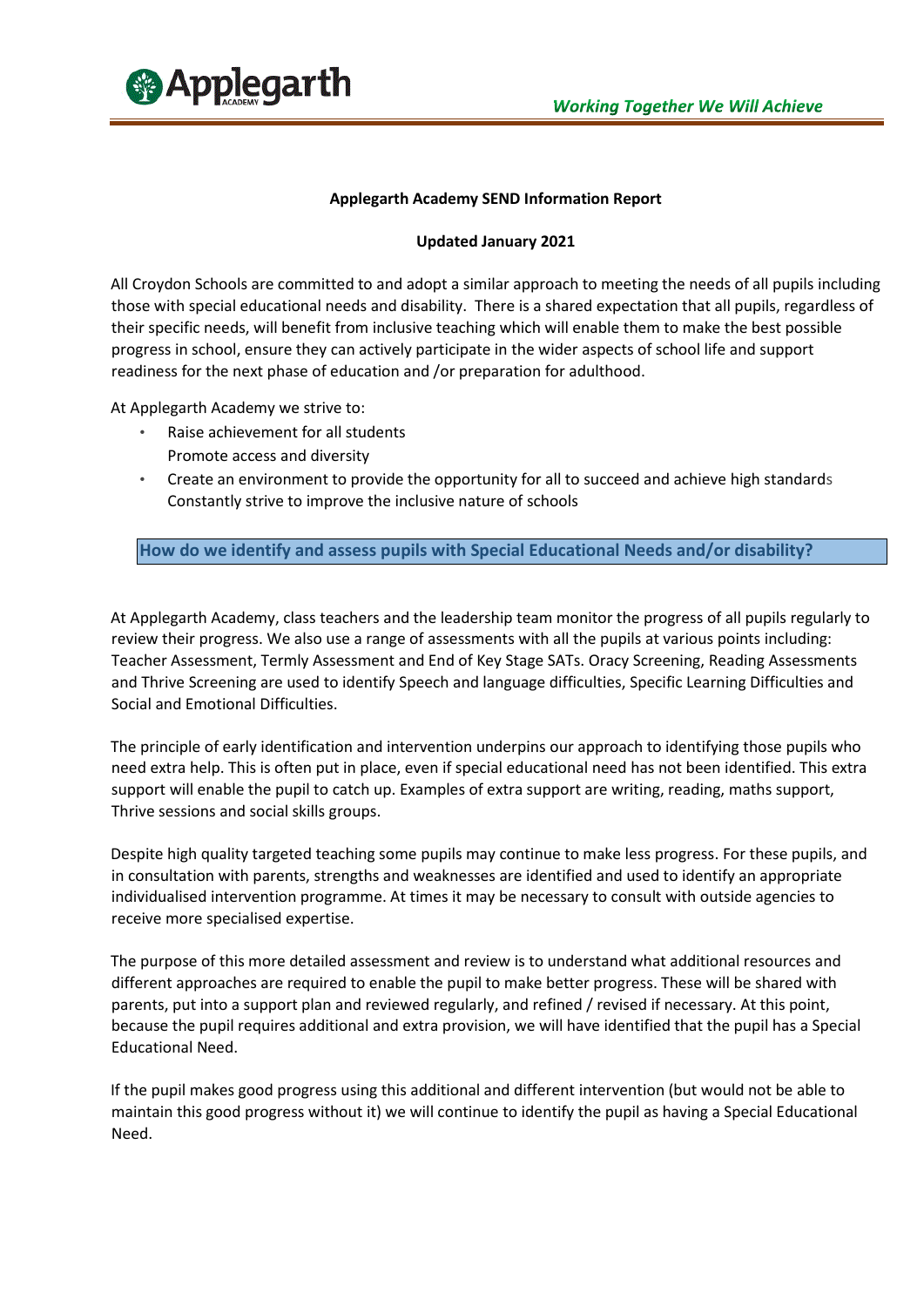

We will ensure that all teachers and support staff who work with the pupil are aware of the support to be provided and the teaching approaches to be used. Teachers and the Inclusion Leader meet at least termly to review and monitor progress.

**How will we evaluate the effectiveness of the provision made for pupils with Special Educational Needs and /or disability with or without an Education, Health and Care Plan?** 

Regular monitoring and review will focus on the extent to which planned outcomes have been achieved. The views of the pupil, parents and class teachers will be taken into account. The assessment information from teachers will show whether adequate progress is being made.

The SEN Code of Practice (2014) describes adequate progress as that which:

- $\overline{2}$ is similar to that of children of the same age who had the same starting point matches or
- $\overline{2}$ improves on the pupil's previous rate of progress which allows the attainment gap to
- $\mathbf{D}$ close between the pupil and children of the same age.

For pupils with an Education, Health and Care Plan there will be at least an annual review of the provision made for the child, which will enable an evaluation of the effectiveness of the special provision to be made.

**What are the Academy's arrangements for assessing and reviewing the progress of pupils with Special Educational Needs and/or disability?**

As with all pupils, children with Special Educational Needs and/or disability will have their progress tracked regularly to inform targets and to measure steps of progress.

If these assessments do not show adequate progress is being made the support plan and planned outcomes will be reviewed and adjusted.

#### **What is the academy's approach to teaching pupils with Special Educational Needs and/or disability?**

We work to ensure that our approach to teaching and learning is of high quality and personalised to meet the individual needs of the majority of children. Some children need educational provision that is additional to or different from this. This is Special Educational Provision.

In meeting the requirements of The National Curriculum Framework, the academy employs some additional teaching approaches, as advised by internal and external assessments e.g. one to one support and small group teaching.

These are often delivered by additional staff under the close direction of teachers employed through the funding provided to the academy. This is known as 'notional SEN funding'. The class teacher will remain responsible for working with the pupil on a daily basis.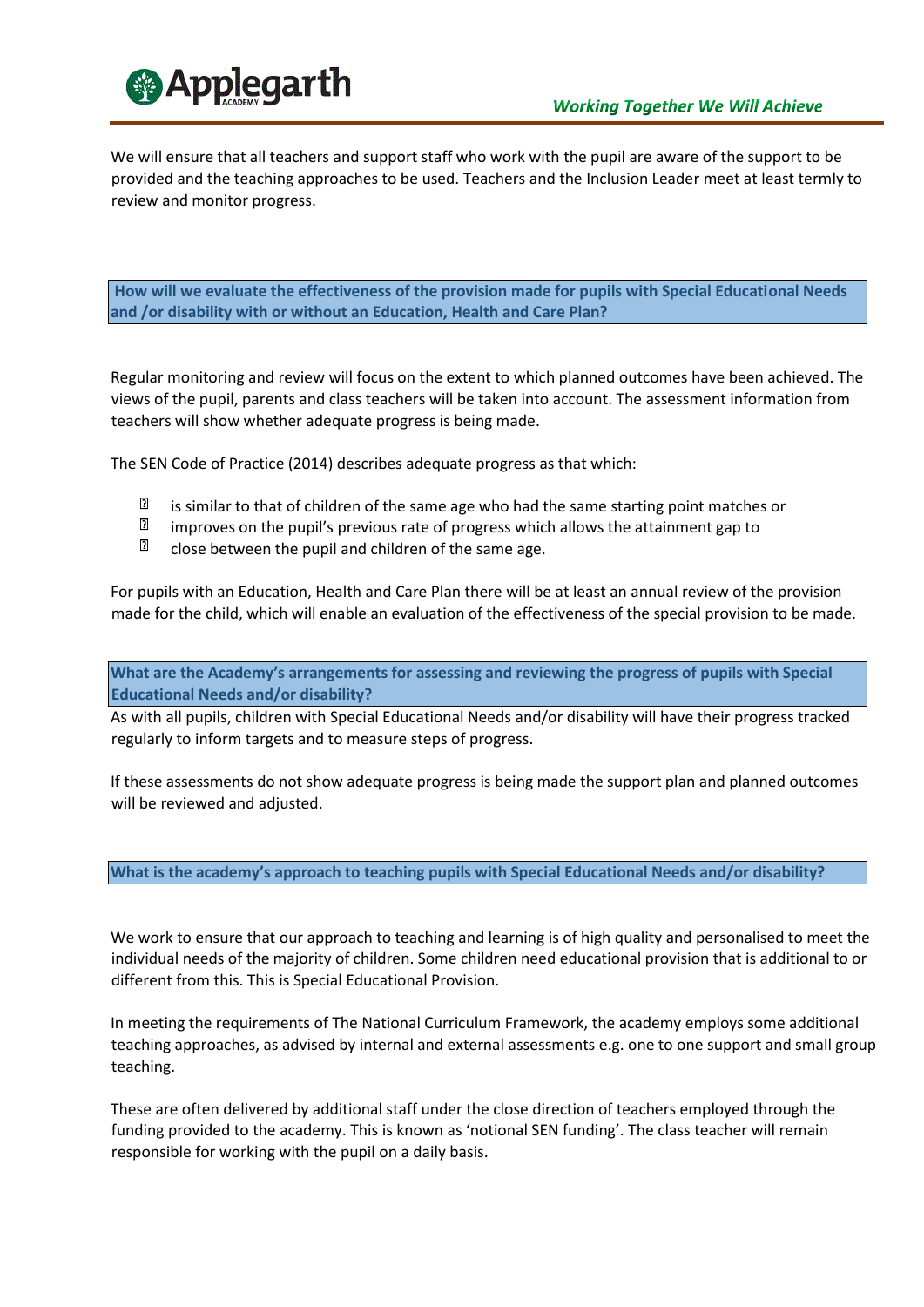

#### **What is the academy's approach to supporting pupils with medical conditions?**

We have a duty to make arrangements to support pupils with medical conditions. Individual healthcare plans will normally specify the type and level of support required to meet the medical needs of such pupils. Where children and young people also have Special Educational Needs and/or disability, their provision will be planned and delivered in a co-ordinated way with the healthcare plan. We will have regard to the statutory guidance supporting pupils at the academy with medical conditions. We have experience of supporting children with a range of medical needs; training will be sought if necessary. If a child has self-care needs, suitable arrangements will be made.

An information sheet, with photographs is produced and kept in a secure place.

**How does the academy adapt the curriculum and learning environment for pupils with Special Educational Needs and/or disability?**

At Applegarth Academy, we follow the advice in The National Curriculum Framework on how to adapt the curriculum and the learning environment for pupils with Special Educational Needs and/or disability. We also incorporate the advice provided as a result of assessments, both internal and external, and the strategies described in Statements of Special Educational Needs/ Education, Health and Care Plans.

**What additional support for learning is available to pupils with Special Educational Needs and/or disability?**

Academies and schools receive funding for SEN pupils. This funding is used to support and enhance the high quality of teaching in the academy. It helps to fund some resources for pupils requiring special educational provision. The amount of support required for each pupil to make good progress will be different in each case. In very few cases a very high level of resource is required. In this case the academy will request 'top up' from the Local Authority where the child lives.

The Headteacher has the final say in the use of the personal budget within the academy.

Our Academy has become part of a new initiative by Croydon Council to improve support for children with special needs or disabilities who live in Croydon.

Along with several other schools in our area, we've been given funding to provide earlier and better targeted help and support to children with SEND. This will enable our special needs staff to work closely with our partner schools to quickly get the necessary support and help for students who are beginning to demonstrate that they have additional needs which can't be met through our own Academy SEND resources.

This early help which may be in the form of advice, school to school support, referral to specialist services, or additional resource can be put in place rapidly without unnecessary delay. This is because our group of schools hold the funding between us so we can direct this to the most suitable children in an efficient targeted way.

The initiative is called "Locality SEND Support" and will run throughout this academic year. We will of course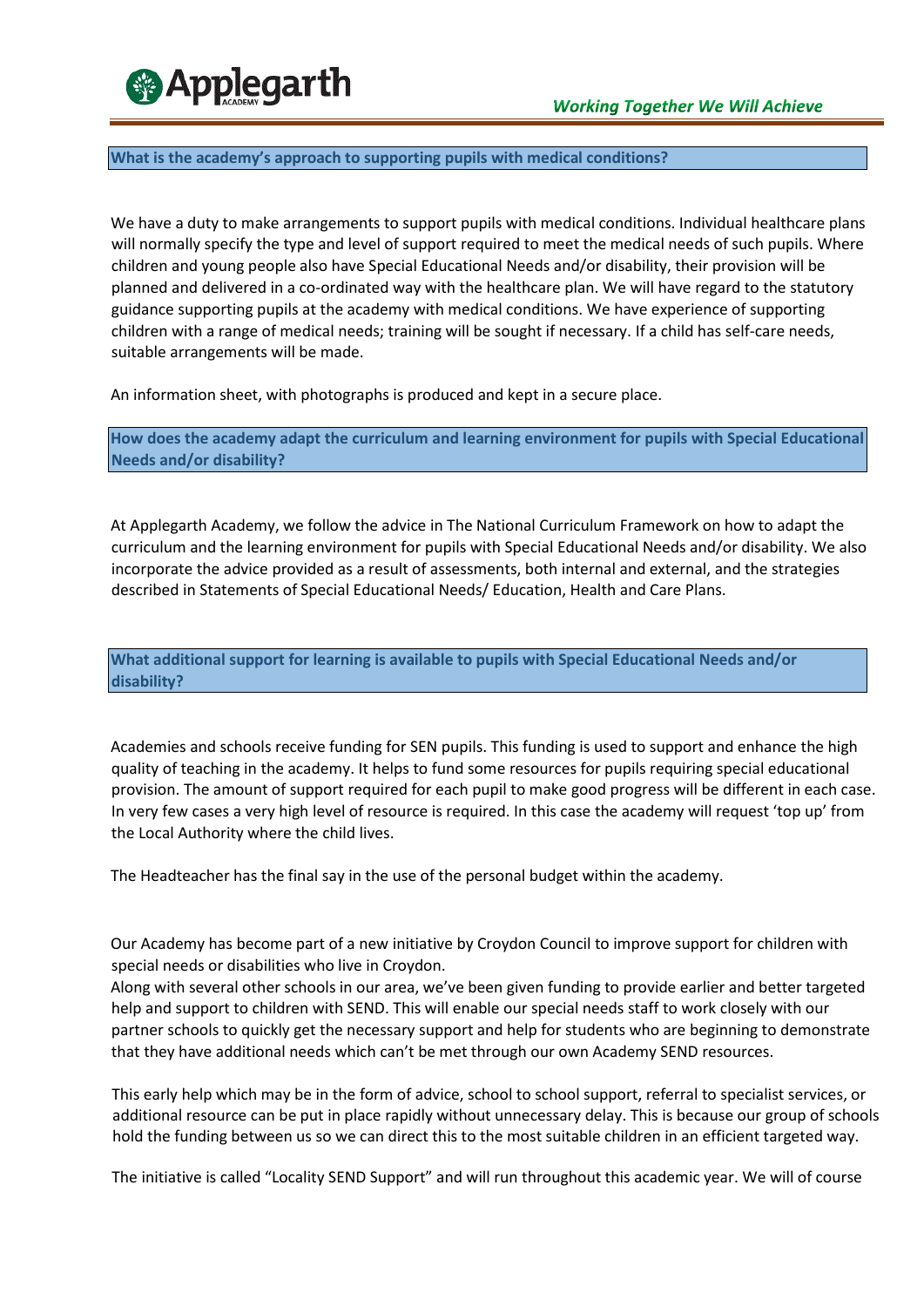

monitor the outcomes closely. Not all Croydon schools are yet in the project, but it will be rolled out across all mainstream schools in Croydon by next September 2022. Presently the scheme is only for Croydon residents and will not impact on students who already have an Education & Health Care Plan or those in Enhanced Learning Provisions.

**What activities are available for pupils with Special Educational Needs and/or disability in addition to those available in accordance with the curriculum?** 

All clubs, trips and activities offered to pupils at Applegarth Academy are available to pupils with Special Educational Needs and/or disability, where appropriate. For some pupils 'reasonable adjustments' may need to be made. This is always done in partnership with families and carers.

A range of clubs are provided including; sports clubs and after school clubs. Every effort will be made to provide adult support for those children with SEND who require it, if the academy is able to access additional funding.

**What support is available for improving the emotional and social development of pupils with Special Educational Needs and disability?** 

At Applegarth Academy, we understand that an important feature of the academy is to enable all pupils to develop emotional resilience and social skills, both through direct teaching for instance; social skills groups, circle times and Thrive sessions and indirectly with every conversation adults have with pupils throughout the day.

Pupils with emotional and social needs, because of their Special Educational Needs and/or disability will be supported to enable them to develop and mature appropriately. We are interested in hearing parents/carers and pupils' views. We use 'pupil voice' to support children with SEND to express their views. We use Thrive sessions, worry boxes and P4C to discuss issues around inclusion and bullying.

**How will equipment and facilities to support children and young people with Special Educational Needs and/or disability be secured?** 

We have a range of specialist equipment including occupational therapy and physiotherapy resources and speech and language therapy resources. Other specialist equipment will be considered on an individual basis and additional funding will be sort if necessary.

**What are the arrangements for consulting parents of children with Special Educational Needs and/or disability?**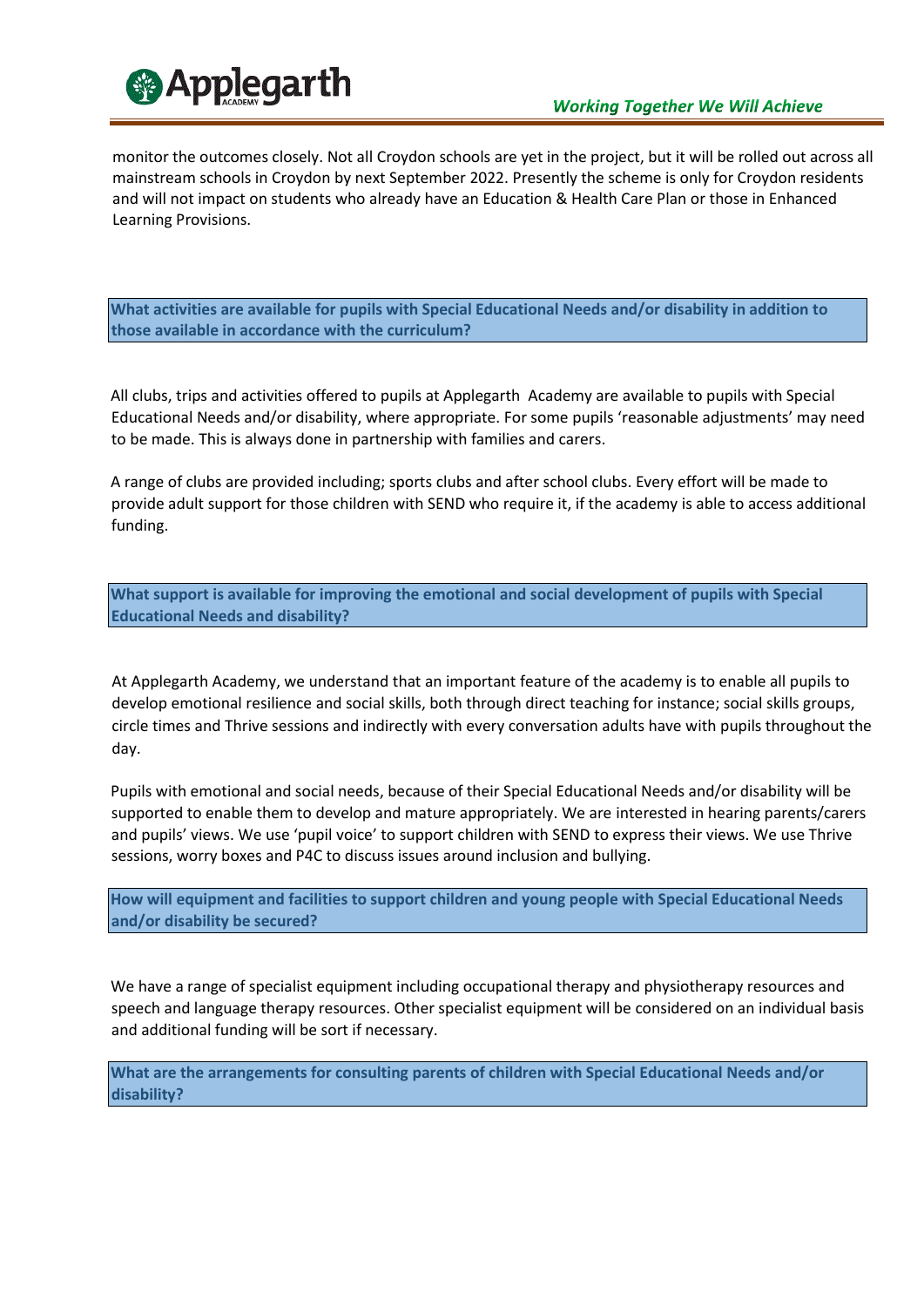

All parents of pupils at Applegarth Academy are invited to discuss the progress of their children on three occasions a year and receive a written report once a year. In addition, we are happy to arrange meetings outside these times.

If, following this normal provision, improvements in progress are not seen, we will contact parents to discuss this and what we will be doing to help us to address these needs further. From this point onwards the pupil will be identified as having Special Educational Needs because special educational provision is being made and the parent will be invited to all planning and reviews of this provision.

Parents will be actively supported to contribute to assessment, planning and review. In addition to this, parents of pupils with a statement of SEN / Education, Health and Care Plan will be invited to contribute to and attend an annual review, which, wherever possible will also include other agencies involved with the pupil. Information will be made accessible for parents.

# **What are the arrangements for consulting young people with Special Educational Needs and/or disability?**

When a pupil has been identified as having Special Educational Needs and/or disability because special educational provision is being made for him or her, where appropriate, the pupil will be consulted about and involved in the arrangements made for them as part of person-centred planning.

Parents play a significant role in their child's provision and academy works closely with parents to support the child and the whole family.

**What are the arrangements made by the governing body relating to the treatment of complaints from parents of pupils with Special Educational Needs and/or disability concerning the provision made at the academy?**

The same arrangements for the treatment of complaints at Applegarth Academy, are used for complaints about provision made for Special Educational Needs and/or disability. We encourage parents to discuss their concerns with the class teacher, Inclusion Manager or Head teacher to resolve the issue before making the complaint formal to the Chair of the GB. (See the Complaints Policy on the Academy website)

**How does the academy involve other agencies, including health and social services, Local Authority support services and voluntary organisations, in meeting the needs of pupils with Special Educational Needs and/or disability and in supporting the families of such pupils?** 

The academy works with a number of external agencies to seek advice and support to ensure that the needs of all children are fully understood and met. These include:

- Educational Psychology, our attached Educational Psychologist is Juliette Daniels
- Speech and Language Therapy, our attached Speech and Language Therapist is Krystle Opoku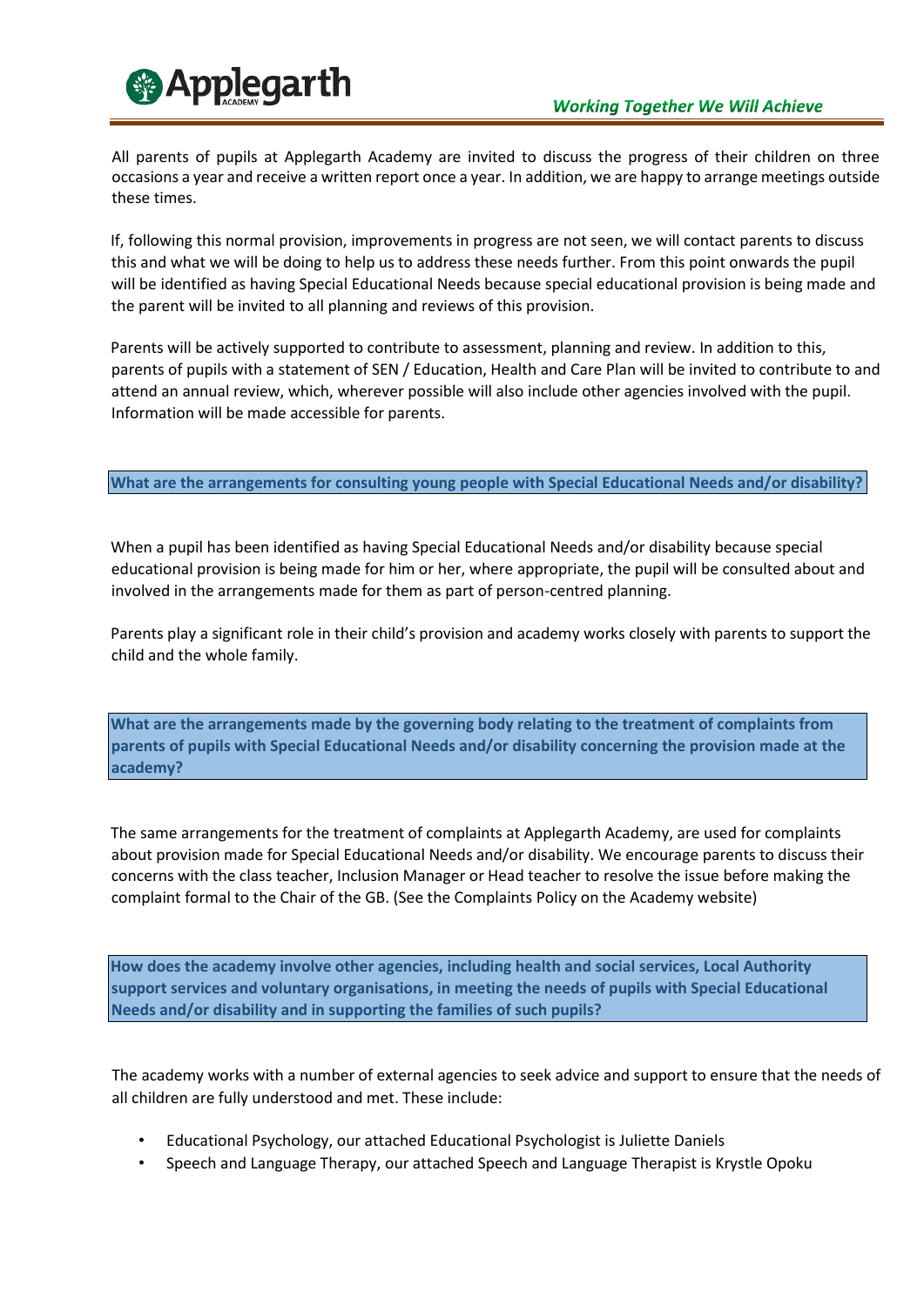

- Early Help Team South Locality
- CAMHS (Child and Adolescent Mental Health Service)
- Croydon Sensory Support service Visual Impairment Service
- Croydon Sensory Support Service Hearing Impairment Service
- Virtual School for Children who are Looked After
- Occupational Therapy
- Physiotherapists
- Drama Therapists

**What are the contact details of support services for the parents of pupils with Special Educational Needs and Disability, including those for arrangements made in accordance with clause 32 (Parent Partnership Services)?**

Croydon Special Educational Needs and Disabilities Information Advice and Support Service or SENDIASS is a free, confidential and impartial service for parents and carers, children and young people (up to 25 years).

The type and range of support offered includes:

- Information regarding the local offer, local policy and SEN/ disability law from independently trained staff
- Advice for parent/carers, children and young people on gathering, understanding and interpreting information and applying it to their own situation
- Personalisation of personal budgets
- Information on the local authority's processes for resolving disagreements, its complaints procedures and means of redress
- Signposting children, young people and parents to alternative and additional sources of local and national information, advice and support
- Individual casework and representation where needed including support in attending meetings, contributing to assessments and reviews and participating in decisions about outcomes for the child or young person.
- Support for parents and young people in managing mediation and appeals to the SEND Tribunal

They can be contacted on:

HELPLINE: 0208 663 5630/5631 Email: croydon@kids.org.uk

**What are the academy's arrangements for supporting pupils with Special Educational Needs and/or disability in transferring between phases of education?**

At Applegarth Academy, we work closely with the educational settings used by the pupils before they transfer to us in order to seek the information that will make the transfer is a seamless as possible. Transition work happens between Key Stage One and Key Stage Two as well as between all the years as the children move through the academy.